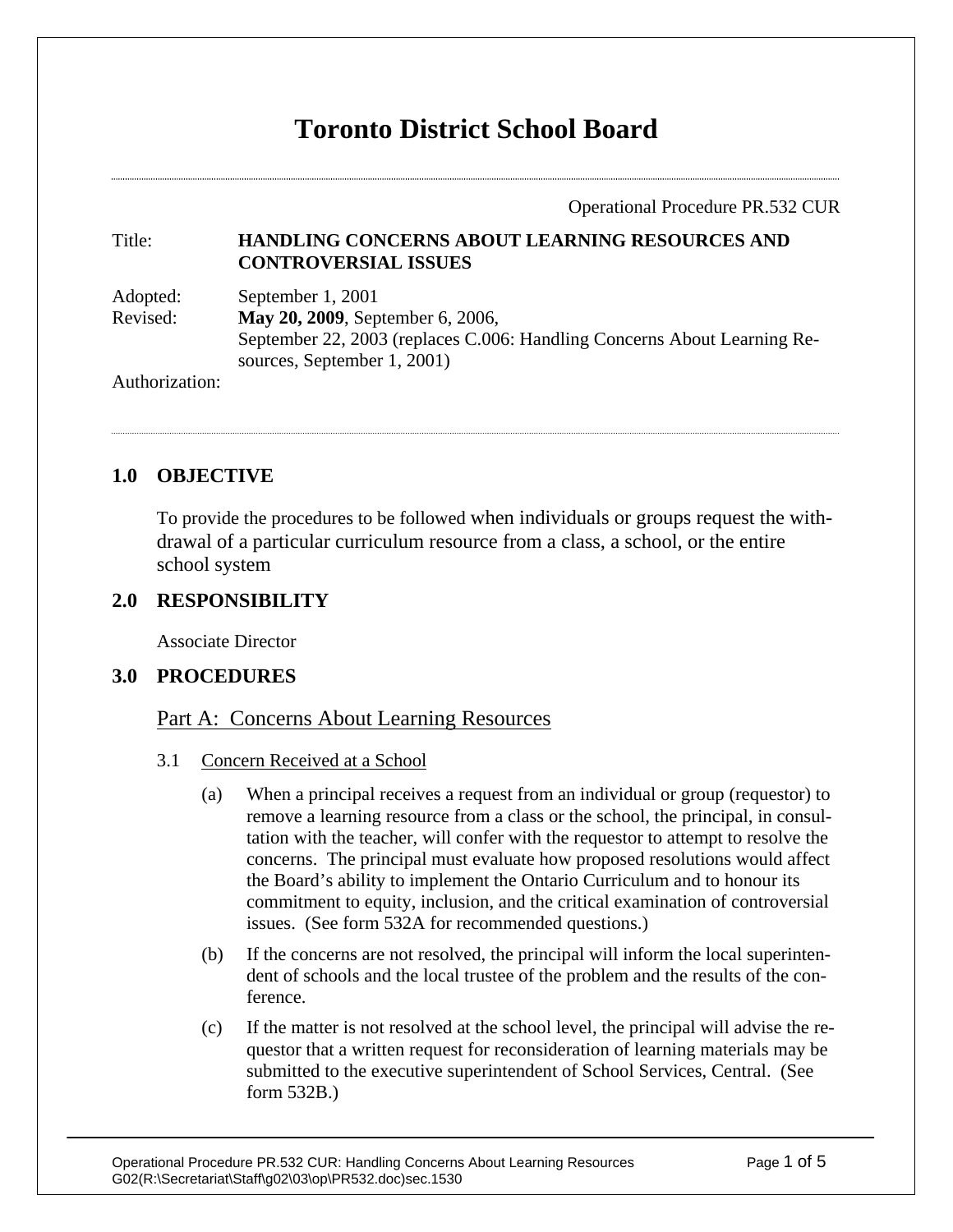- (d) Upon receipt of form 532B from the requestor, the executive superintendent will assemble a review committee consisting of the local superintendent of schools, the appropriate district-wide coordinator (co-chairs), other Board staff, as needed, an in-school representative, and a community resource person, as needed.
- (e) The review committee will provide a written report of its decision, including a rationale, to the executive superintendent of School Services, Central, who will forward a copy of the written report to the requestor. All trustees will be informed of the review committee's response.
- (f) A trustee may request to meet with the co-chairs of the review committee and senior staff to offer suggestions to the Director. This request must be communicated to all trustees for their possible participation.
- (g) The Director will make the final decision regarding the appropriateness of the learning resource in the Board's schools and will inform the trustees of the decision.
- (h) Should any requestor disagree with the Director's decision, they may appeal directly to the Board.

#### 3.2 Concern Received Beyond the School Level

- (a) When a request to remove a learning resource from the school system is received from an individual or group (requestor), the request will be referred to the program coordinator (PC) of the subject area who, in consultation with appropriate staff who will confer with the requestor to attempt to resolve the concerns. The PC must evaluate how proposed resolutions would affect the Board's ability to implement the Ontario Curriculum and to honour its commitment to equity, inclusion, and the critical examination of controversial issues.
- (b) If the concerns are not resolved, the program coordinator will inform the executive superintendent of School Services, Central, and the local trustee of the concerns, report on the results of the initial conference, and advise the requestor that a written request for reconsideration of learning materials may be submitted to the executive superintendent of School Services, Central (see Form 532B).
- (c) Upon receipt of Form 532B from the requestor, the executive superintendent of School Services, Central, will assemble a review committee comprised of the superintendent of program, the program coordinator, a community resource person, other resource personnel, and Board staff, as needed.
- (d) The review committee will provide a written report of its decision, including a rationale, to the executive superintendent of School Services, Central, who will forward a copy to the Director and the requestor. All trustees will be informed of the review committee's response.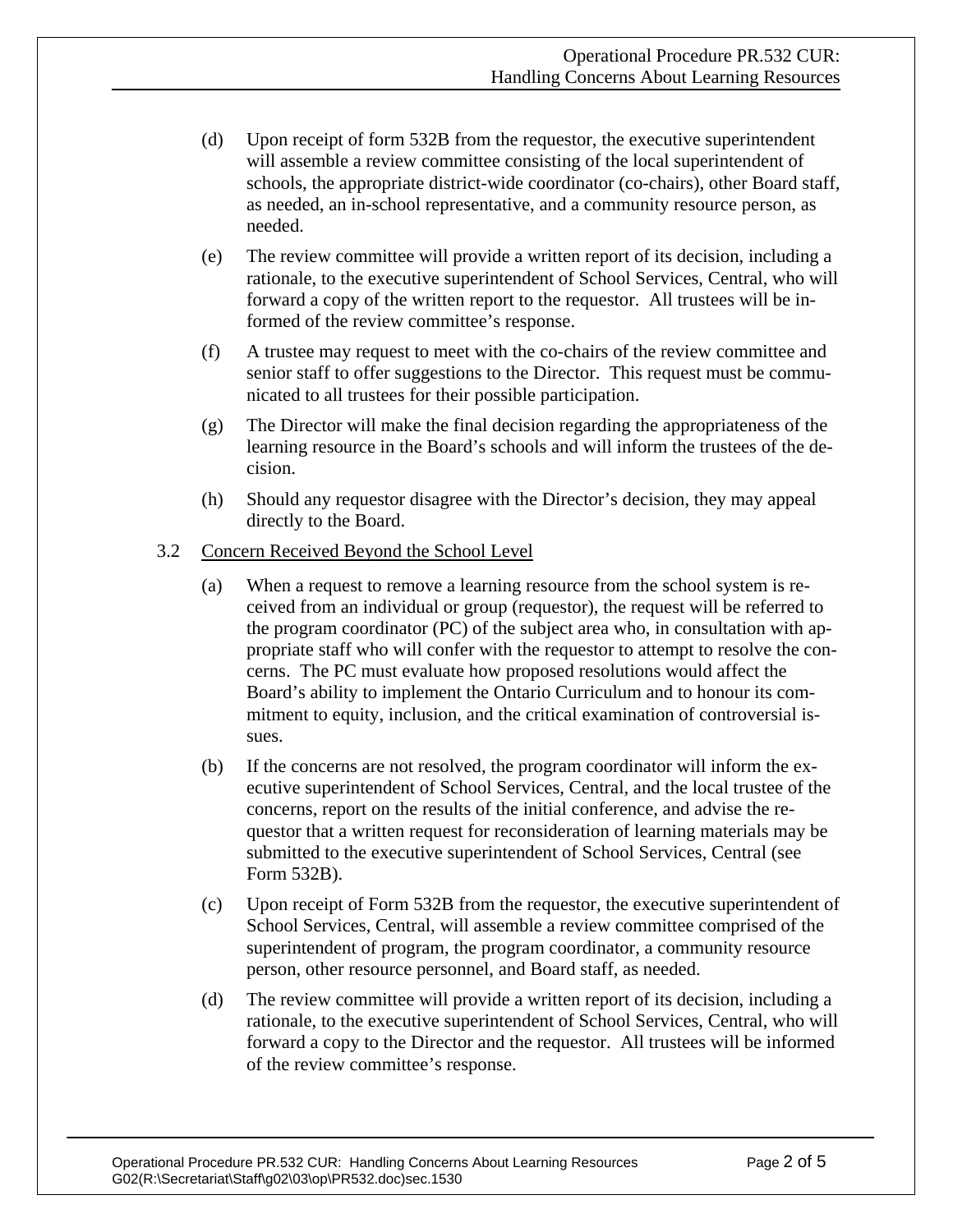- (e) A trustee may request to meet with the co-chairs of the review committee and senior staff to offer suggestions to the Director. This request must be communicated to all trustees for their possible participation.
- (f) The Director will make the final decision regarding the appropriateness of the learning resource in the Board's schools and will inform the trustees of the decision.
- (g) Should any requestor disagree with the Director's decision, the requestor may appeal directly to the Board.

Questions or concerns may be directed to the program coordinator for the appropriate subject area.

# Part B: Concerns About Controversial Issues

3.3 Guidelines for School Activities on Controversial Issues

Democracy supports discussion and advocacy on controversial issues. Controversial issues include political conflicts in the various parts of the world. Individuals and groups have the right to participate in advocacy activities on controversial issues as long as they respect the law and human rights.

In schools, all activities are intended to support educational goals. These goals include: building awareness, understanding, skills, knowledge and critical thinking among students. To achieve these goals, all activities must take place in an environment of respect. Using biased or inflammatory language, or any form of harassment damages this environment.

These activities must reflect the purpose of the Board's Equity, Human Rights and Safe Schools policies. The resource document, "Dealing with Controversial and Sensitive Issues in Classrooms," helps teachers to support and manage respectful school and classroom activities.

The principal will ensure that any school activity dealing with controversial issues:

- (a) Conforms to the educational goals of the Board and the school;
- (b) Fosters a supportive, respectful and caring environment;
- (c) Avoids all forms of intimidation, harassment or discrimination;
- (d) Does not use materials or symbols which promote prejudice or incite hatred;
- (e) Improves the understanding that diverse groups have of each other; and
- (f) Is not controlled or manipulated by external advocacy groups.

The principal will inform staff, students and the community of these guidelines, especially before they undertake a school activity on a controversial issue. Sometimes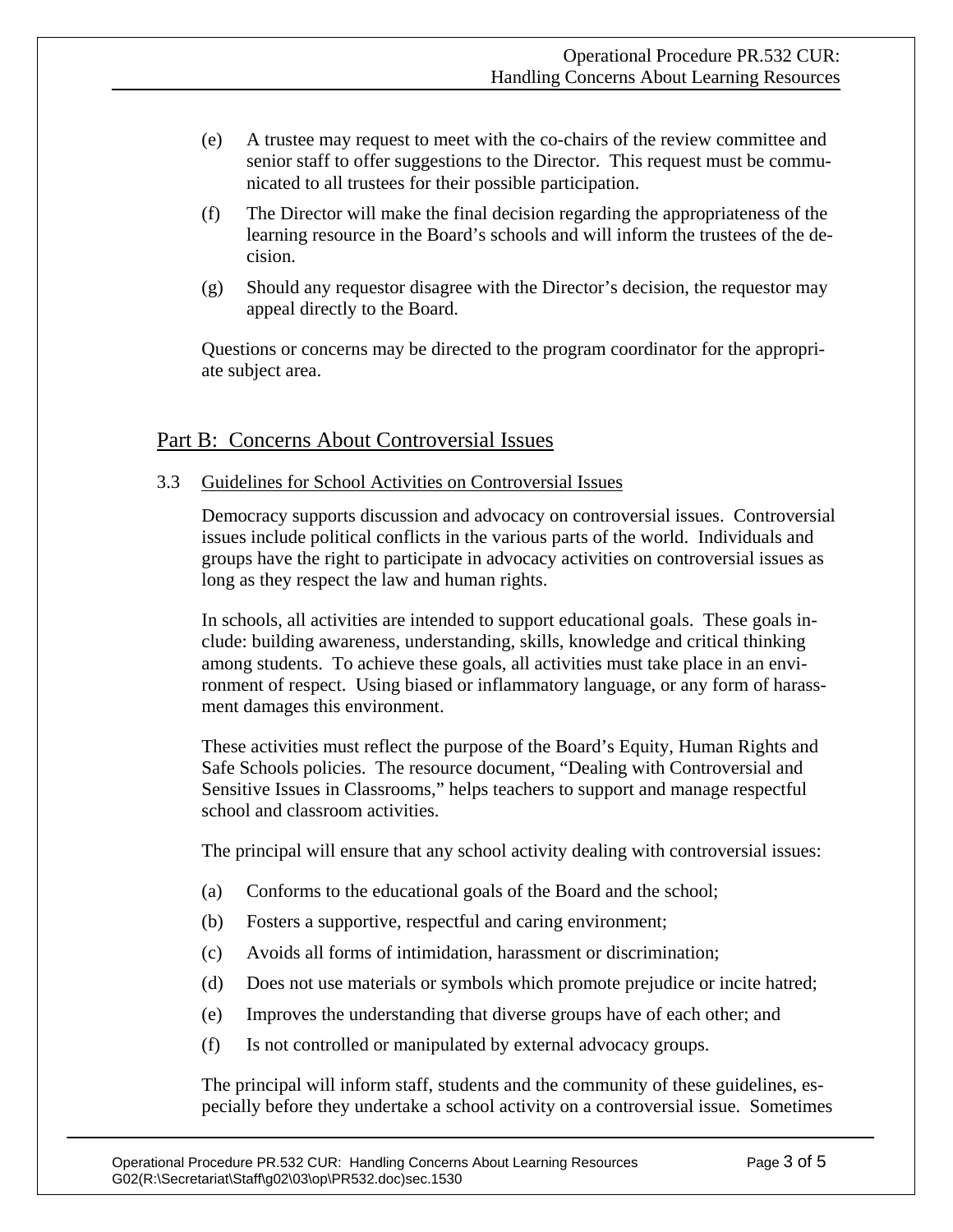a staff, student, parent or community group may raise a concern about a particular activity in the school dealing with a controversial issue. In such cases, the principal will gather all relevant information before making a decision in the best interests of the school. Where appropriate, the principal will consult with the superintendent of education.

## **4.0 APPENDICES**

Appendix A: Background Information About Learning Resources

## **5.0 REFERENCE DOCUMENTS**

Form 532A: Recommended Questions for a Conference at the School Level Form 532B: Individual/Group Request for Reconsideration of Learning Resources Operational Procedure PR.531 CUR: Selection and Approval of Learning Resources

Guidelines for Dealing with Controversial and Sensitive Issues:

http://www.tdsb.on.ca/\_site/ViewItem.asp?siteid=15&menuid=8975&pageid=7864

http://www.tdsb.on.ca/wwwdocuments/programs/Equity\_in\_Education/docs/CSI%202003. pdf